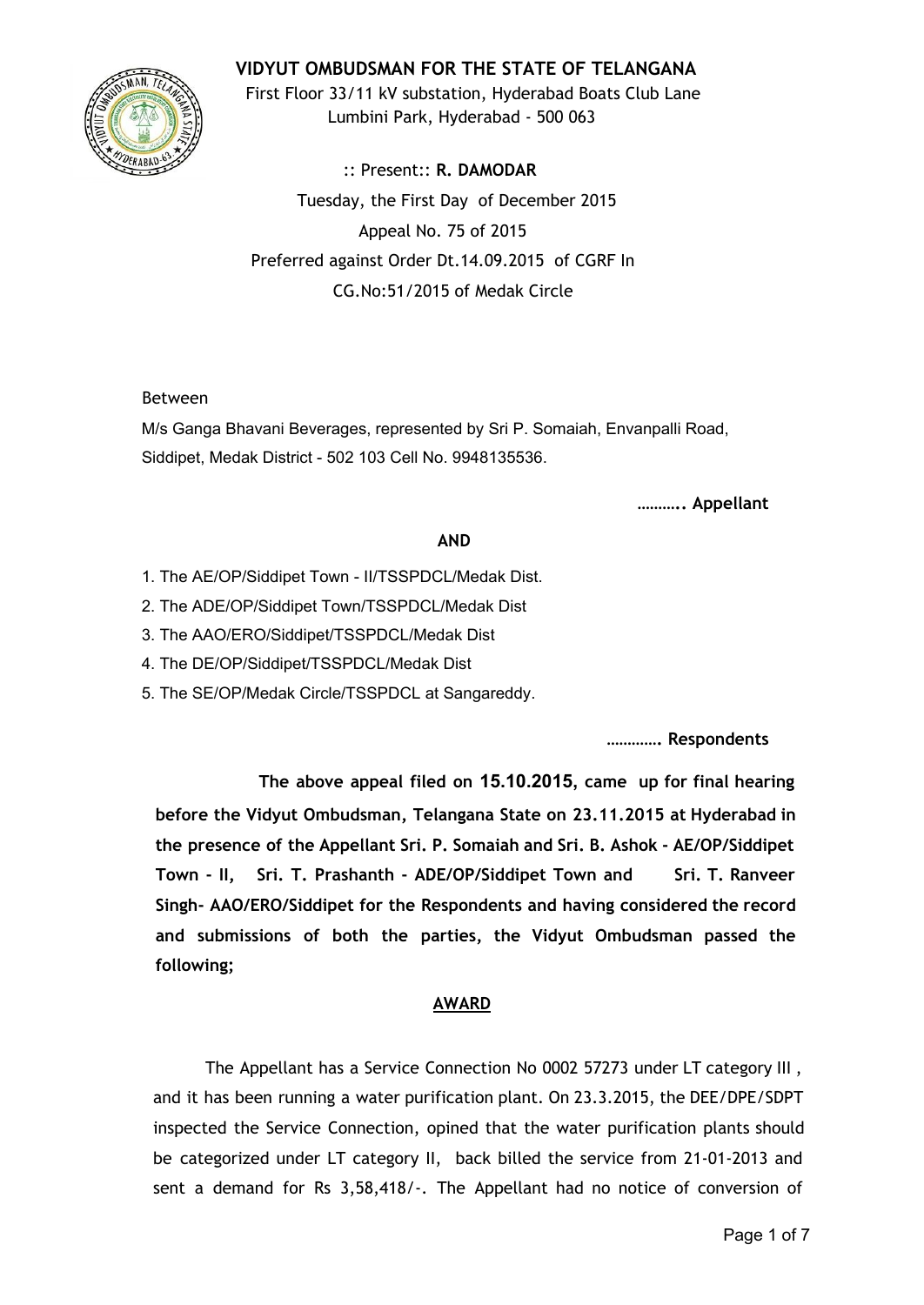Service Connection from LT category III to LT category II. Aggrieved with the demand notice, the Appellant preferred a complaint to the CGRF.

2. Before the CGRF, the 1st Respondent AAE/OP/Siddipet Town-II stated about the inspection by DEE/DPE/MDK on 23-3-2015 and about finding the existing service to be a commercial activity and about taking recourse to back billing.

3. Before the CGRF, the Respondents represented that the water purifying /treatment plants are being run under category IIIA and that as per the memo issued by the CGM (commercial) SE/DEP/ADE/dt 7.8.2012), the water purifying and treatment plants should be released under category LT II only. After examining the facts and material on record, the CGRF had observed that as per the Tariff order 2015-16, a clarification was given by TSERC stating that the unit of the Appellant should be treated as category II (commercial). CGRF further observed that under clause 3.4.1 of GTCS , the Respondents are entitled to collect the back billing charges, in view of change in the category.

4. After having found the backbilling as legal and also finding that the Appellant was not at fault in the present matter, the CGRF granted 24 monthly instalments for clearing the back billing amount of Rs 3,58,418/- through the impugned orders. Aggrieved and not satisfied with the impugned orders, the Appellant preferred the present appeal alleging that he is not in a position to pay the back billing amount and that his unit has to be treated as a Category III consumer.

5. The 3rd Respondent submitted a report on similar lines as the Respondents who took their stand before the CGRF. He submitted that the Appellant has to pay the back billing amount in 24 equal monthly instalments arising out of change of the category of the unit from 'industry' to 'commercial' with effect from 1-7-2015.

The efforts made for mediation could not succeed and the matter is being disposed of on merits.

### 6. **Heard arguments**

7. The points for determination are:-

- i) Whether the water purifying/treatment plants fall within the purview of Category III(Industrial) or Category II (Commercial) as per the clarification given by ERC?
- ii) Whether the back billing resorted to by the Respondents is as per the provisions of GTCS?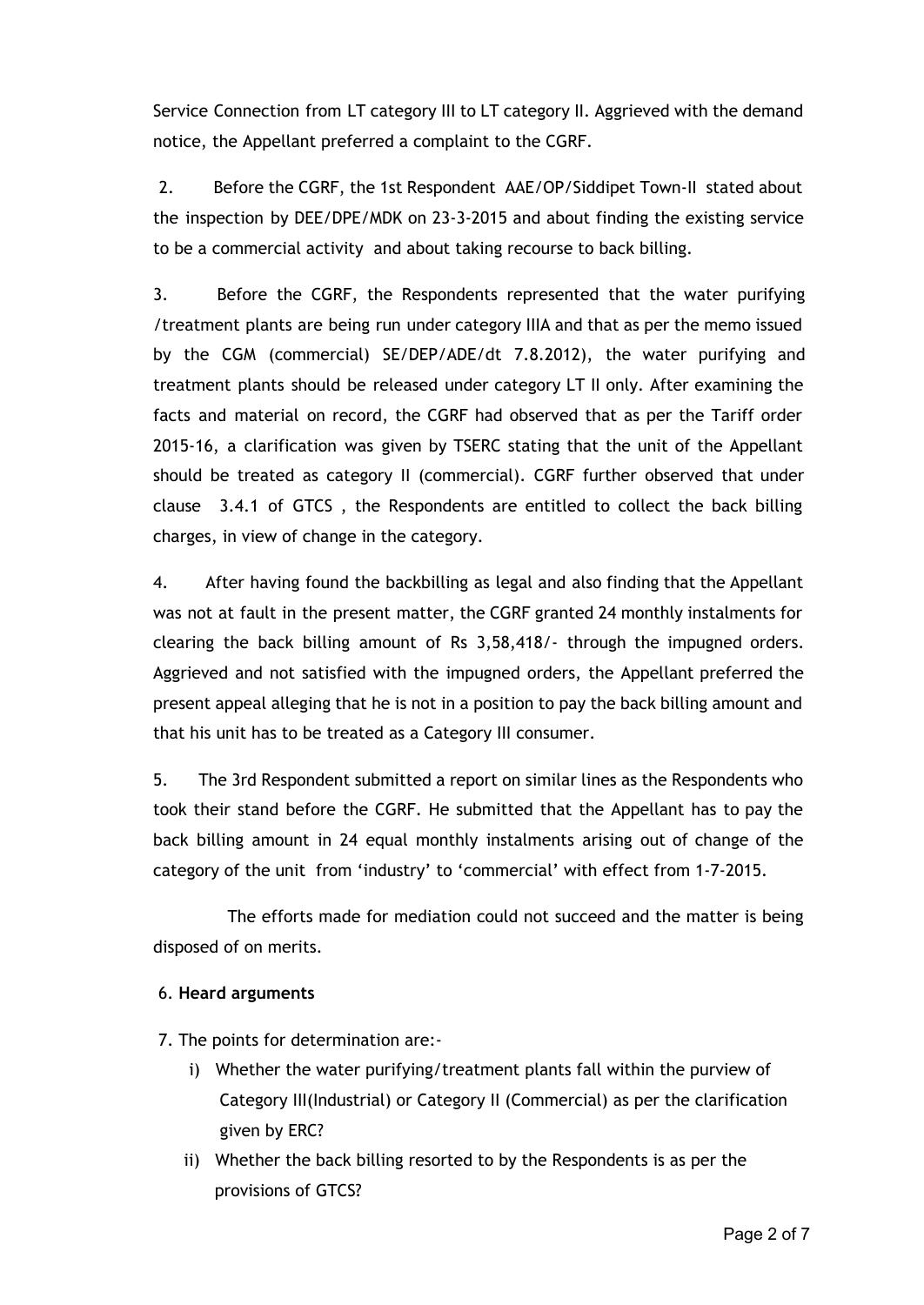iii) Whether the impugned orders are liable to be set aside?

### 8. **POINTS 1 to 3.**

9. The Appellant has Service Connection No 0002 57273 under LT category III(industrial) for making purified water. The Appellant was being billed for drawing power under LT Category III and he was paying the bills. It was only on 23-03 -2015 DEE/DPE/MDK inspected the unit and found that the Appellant was engaged in commercial activity falling under LT category II and started the back billing procedure demanding payment of Rs 3,58,418/-. The inspecting officer was supported by the memo issued by CGM commercial dt 7-8-2012 of CPDCL which clarified and advised the Respondents that the water purifying plants should be released under LT Category II only. In the tariff orders, there is no specific mention of the water purifying plants falling under the service LT Category III.

10. In the first instance, the memo of CGM commercial dt 7.08 2012 classifying water purifying plants as commercial units which should be brought under LT Category II only, without any guidance from the Tariff Orders or from the ERC cannot stand the scrutiny of the law. Section 62(3) of Electricity Act 2003 authorises ERC to classify the consumers to various categories and not the distribution company or its employees to classify the consumers into various categories. In Tariff order 2015-16 dt 27-3-2015, there was a query to the ERC regarding the suitable category for water purifying units and the response of ERC is as follows:

**Query No. 4.4.26 A) Objections regarding water purifying plant to be considered as industry & not as a commercial activity:** Palamoor R.O water plants Association stated that, water purifying plant is a industry of processing the water and the same shall not come under the commercial activity. Hence the billing retrospectively for the past period against the water plant service connections is not proper and is not liable to pay the same. They also requested the commission to direct the ADE/OP/Mahaboobnagaar Town. TSSPDCL not to change the service connections of water purifying plants from Category III to Category II.

**B) Licensee's Response:** As per the Tariff Order, Industrial purpose shall mean, supply for purpose of manufacturing, processing and/or preserving goods for sale, but shall not include shops, business houses,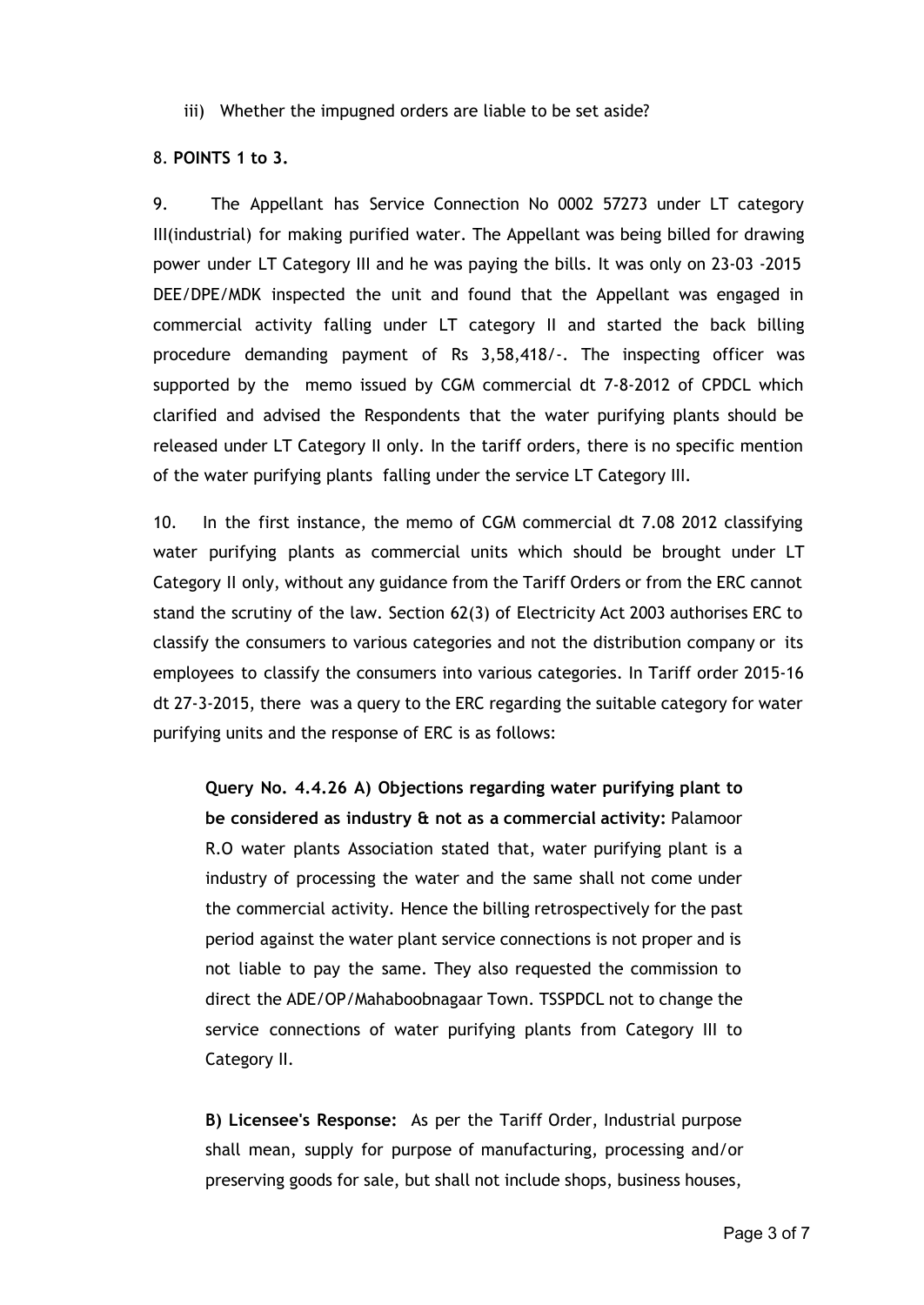offices, public buildings, hospitals, hotels, hostels, choultries, restaurants, clubs, theatres, cinemas, bus stations, railway stations and other similar premises, notwithstanding any manufacturing, processing or preserving goods for sale. As per this definition R.O. Plant does not come under Industry as there is no manufacturing activity and the water is being sold at higher prices and thus they are being categorized under Non-Domestic category. However the categorization of any activity is under the purview of the Hon'ble Commission.

**C) Commission's View:** The Commission agrees with the views of Discoms on this issue.

11. It is clear from the above clarification of TSERC that the Appellant unit which is a Reverse Osmosis plant/water processing plant does not come within the purview of the term industry, as no manufacturing activity was involved and therefore, the Appellant falls within the LT Category II and not LT Category III. Thus the claim of Appellant that the unit is a manufacturing unit and that it was rightly categorized as LT Category III (Industry) is untenable. On the other hand, the claim of the Respondents that the Appellant unit does not fall within the term 'Industry' and therefore, the unit has to be considered as a consumer of LT Category II(Commercial) and accordingly, he was billed is legal and as per the statutory provision which has to be upheld.

12. The next question that arises is whether the back billing initiated on the basis of change of Category LT III ( industry) to Category II (commercial) of the Appellant unit is sustainable?

13. Originally under clause 3.4.1 of GTCS, in the case of reclassification of the consumer category, the backbilling was permitted for 3 months in the case of domestic and agricultural categories and 6 months in the case of other categories. This clause 3.4.1 of GTCS was amended by the APERC vide proceedings No. APERC/SECY/96/2014 dt. 31.5.2014 and the amended provision is as follows:

> For Clause 3.4.1 of GTCS, the following clause shall be substituted, namely:-

> "3.4.1 where a consumer has been classified under a particular category and is billed accordingly and it is **subsequently found that the classification is not correct** (subject to the condition that the consumer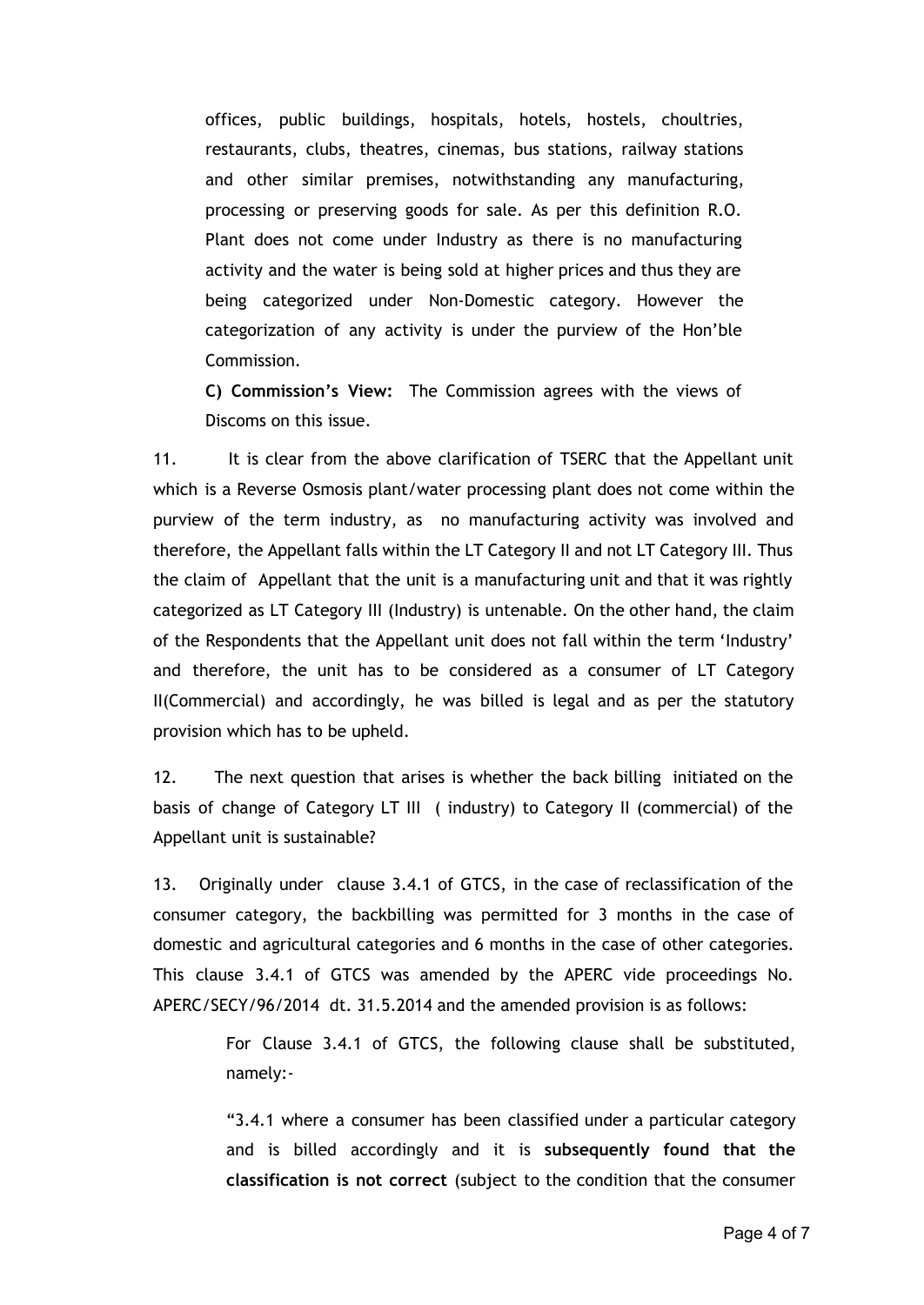does not alter the category/purpose of usage of the premises without prior intimation to the Designated Officer of the Company), **the consumer will be informed through a notice, of the proposed reclassification, duly giving him an opportunity to file any objection within a period of 15 days.** The Company after due consideration of the consumer's reply if any, may alter the classification and suitably **revise the bills if necessary, even with retrospective effect, the assessment shall be made for the entire period during which such reclassification is needed, however, the period during which such reclassification is needed cannot be ascertained, such period shall be limited to a period of twelve months immediately preceding the date of inspection**."

14. The above provision makes it crystal clear that the reclassification shall be effective with retrospective effect and the assessment shall be made for the entire period during which such reclassification is made. It is also clear that if the period of reclassification cannot be ascertained, such period shall be limited to the period of twelve months immediately preceding the date of inspection.

15. In the present case, for the period during reclassification, back billing is permitted for the entire period not merely for 12 months immediately preceding the date of inspection. Thus the contention of the Appellant that back billing is not legal, is not tenable. The clarification of ERC in tariff order 2015-16 entitles the DISCOM to categorise the unit of the Appellant as Category II (commercial) unit and collect energy charges accordingly.

16. The Appellant obviously had not concealed the activity of processing water and it was only subsequently in the Tariff Order 2015-16 dt. 27.3.2015, a statutory clarification was given by the ERC on the point which is binding. The Appellant is found not at fault and therefore, directing him to pay the back billing amount in a lump sum at one time would work out hardship. Therefore, CGRF, through the impugned orders, by virtue of clause 4.6 of Regulation No.5 of 2004, granted 24 EMI to pay the back billed amount of Rs 3,58,418/- and accordingly, the Appellant shall pay the back billed amount in 24 equal installments, starting from the month of September, 2015 apart from paying regular CC charges.

Regulation No 7/2013 amended the Regulation No 5/2004 and substituted clause 4.6.1 limiting instalments to 12 in any case and reducing interest to 18% (PA). No additional charges for delayed payment are permitted under their clause.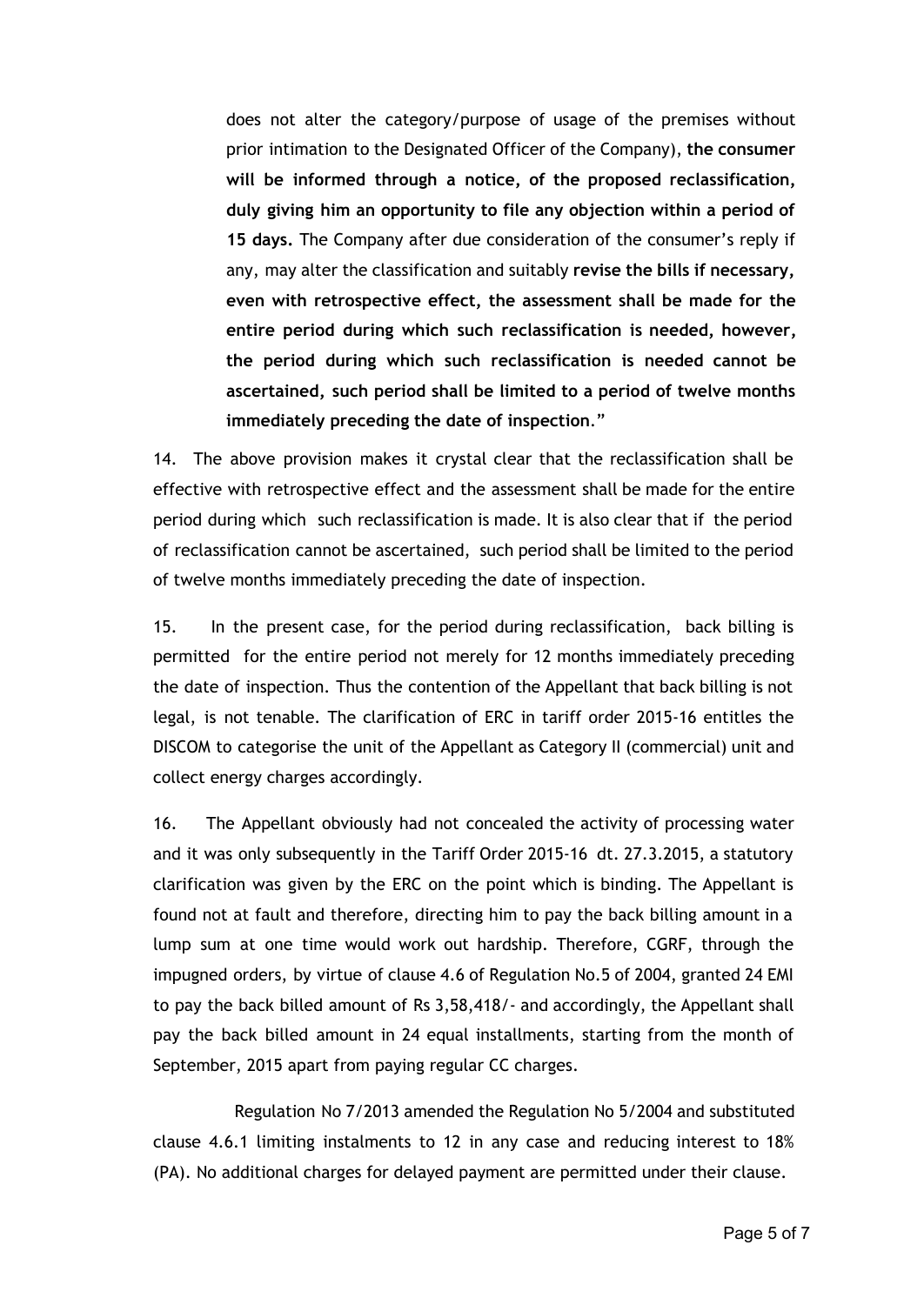17. The Appellant pleads that even the 24 EMIs is a heavy burden on him to pay the back billing amount, even though he was not at fault and pleaded to set aside the back billing order. The request of the Appellant to set aside the back billing amount cannot be granted in view of the reasons supra.

18. There is one significant omission regarding reclassification under clause 3.4.1 of GTCS which mandates a notice to the consumer on proposed reclassification, an opportunity to file an objection and after due consideration of reply, the DISCOM may alter the classification and revise the bills if necessary, with retrospective effect. This procedure is not at all followed prior to issue of back billing notice dt 23.3.2015. Even afterwards, the clause of GTCS was not complied with.

19. Even clause 8 of the Regulation 7/2000 mandates the Licensee to notify the consumer it intend to reclassify that the consumer must execute a fresh agreement on the basis of the altered classification, else the licensee may state that it may disconnect the supply of power if the consumer does not take the required steps.

20. Keeping in view the infraction of Clause 3.4.1 of GTCS, violation of right of the consumer to be heard before reclassification, it is found necessary to direct the DISCOM not to levy additional charges for the delayed payment on the outstanding amount as per the clause 9 of Regulation 7 of 2013 and interest charges on the back billing amount at all and collect this amount from those officials found responsible for the present issue after conducting due enquiry.

- 21. In the result the Appeal is disposed off:
- a. Holding that the Appellant unit is correctly categorized as LT Category II (Commercial) consumer.

b. The Appellant shall pay the backbilling amount of Rs 1,36,870/- in 24 equal instalments as ordered by the CGRF starting from the month dec, 2015. Failure to pay any one installment shall make the entire amount falling due with all the attendant consequences.

c. In view of the violation of the right of the consumer to be heard before reclassification, there shall be a direction to the DISCOM **not to levy additional charges for the delayed payment** on the outstanding amount as per clause 9 of Regulation 7 of 2013, **and interest charges on the back billing amount** and collect this amount from those officials found responsible for the present issue after conducting due enquiry.